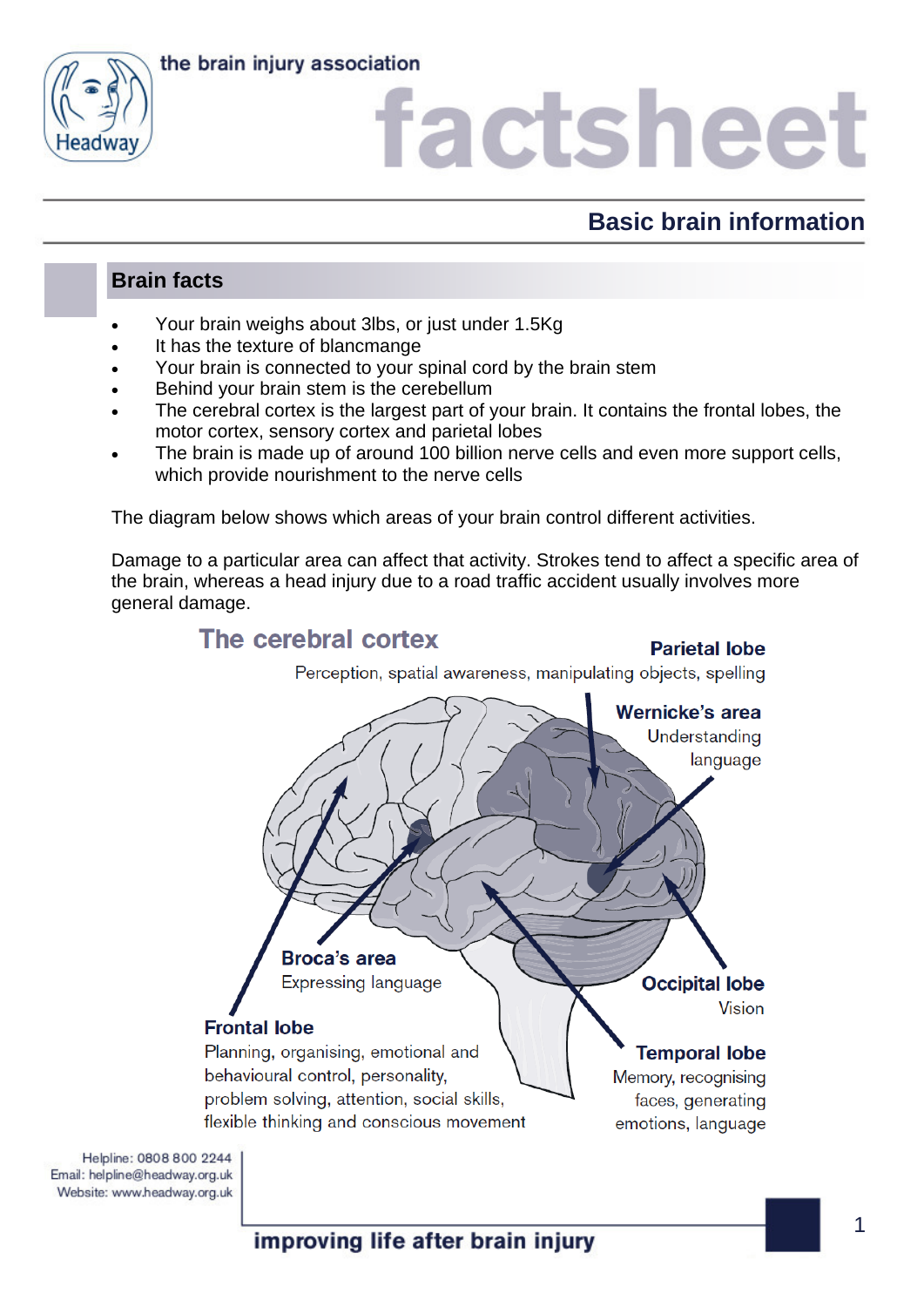



We also know that the left side of your brain controls your right side. So if someone had a stroke, which affected the left side of their brain, it would be likely that the right side of their body would be affected. For most of us, the left side controls speech, while the right side controls our artistic skills such as drawing and music.

### **Cerebral Cortex**

The largest part of the brain is known as the cerebral cortex and is shaped like a large wrinkled walnut. It is divided into two halves and joined by a bridge in the middle. The two halves are known as the right and left cerebral hemispheres. It is known that the right side controls the left side of our body and the left side controls the right side of our body.

Damage only to the right side may affect movement in the left arm and leg or hearing in the left ear. There is also evidence that for most people the left hemisphere contains the language centres involving speech, while the right hemisphere tends to control nonlanguage, spatial skills such as drawing or musical ability.

If a person received injuries only to the left side of the brain, by for example having a stroke, it is likely that speech would be affected, as would the ability to move the right side of the body.

Apart from dividing into a left and right hemisphere, the cerebral cortex can be further divided into a number of areas known as lobes.

#### **Frontal Lobe**

The frontal lobe is the area behind the forehead and is heavily involved in intellectual activities such as planning and organising, as well as being involved in personality and the control of emotions and behaviour. Motor and Sensory Cortices

Between the frontal and parietal lobes is the motor cortex which controls movement and the sensory cortex which controls sensation.

#### **Temporal Lobes**

Nestled behind the ears, this area holds the bulk of our memories and our ability to understand things and speak.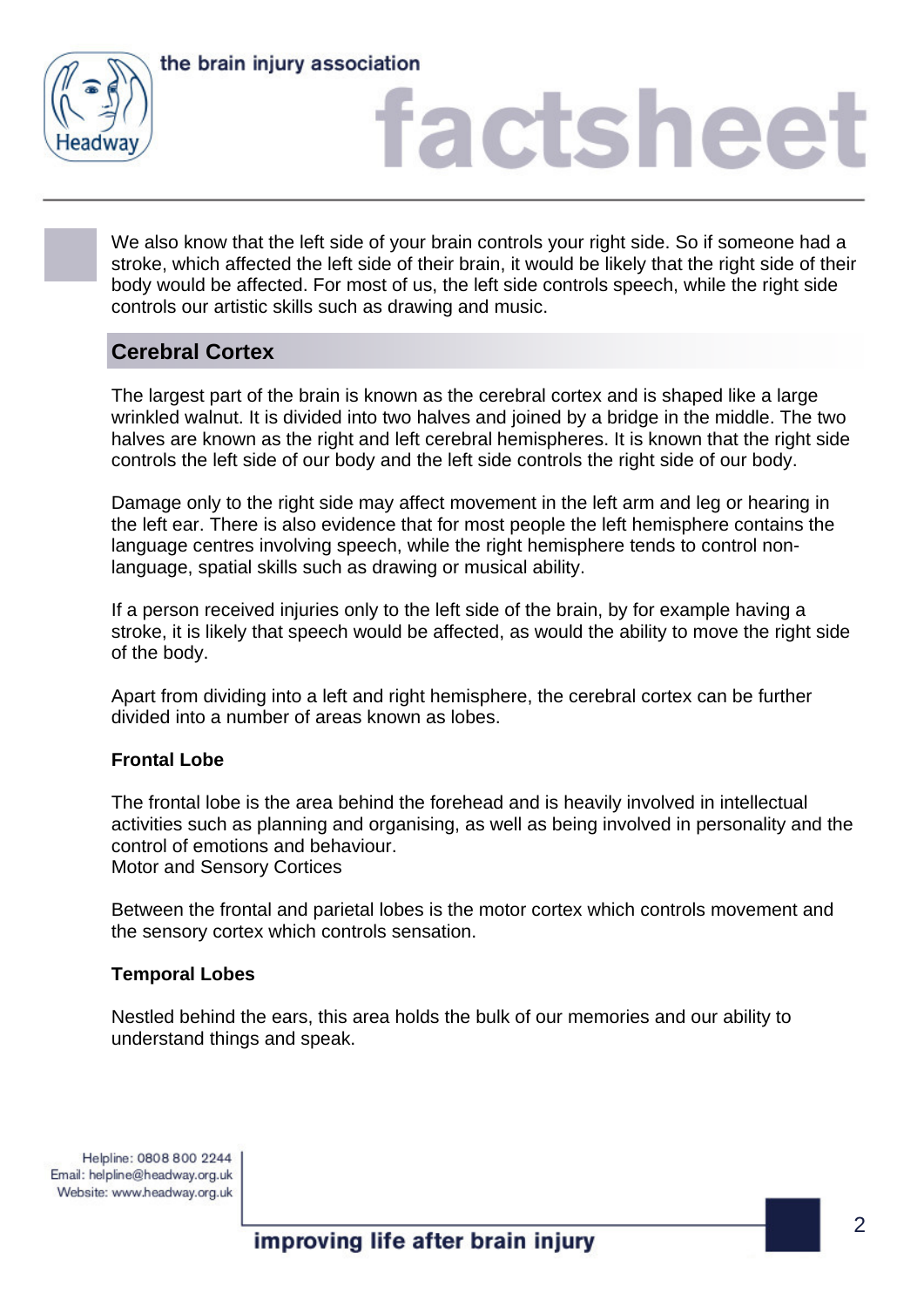

the brain injury association

# factsheet

#### **Parietal Lobes**

Located at the back of the brain above the ears, these have an important role to play in our ability to understand spatial relationships.

#### **Occipital Lobe**

At the very back of the head are the occipital lobes, which are responsible for sight. Any injury to this area can cause partial or complete blindness.

#### **Internal areas of the brain**



Helpline: 0808 800 2244 Email: helpline@headway.org.uk Website: www.headway.org.uk

improving life after brain injury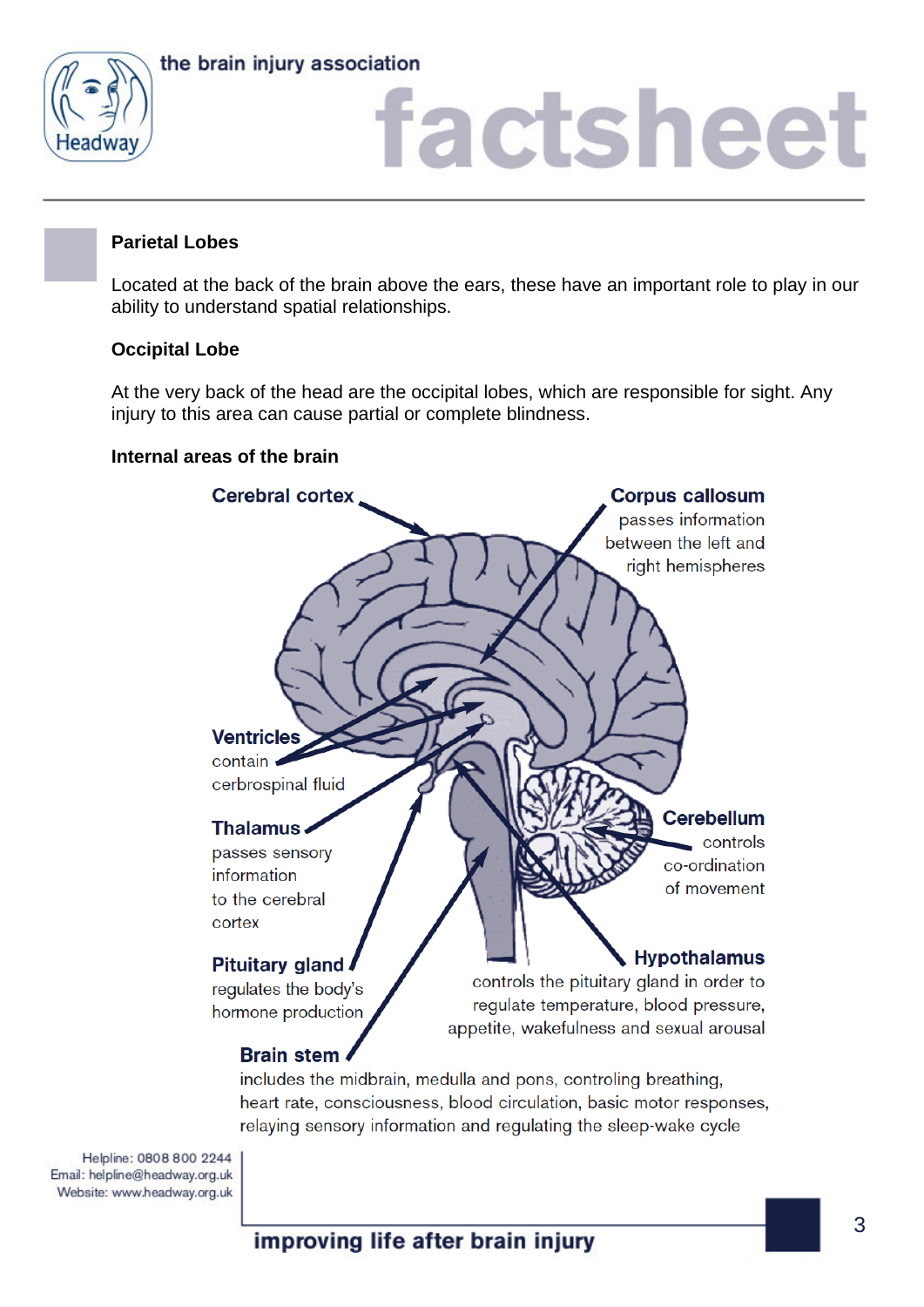



Hidden in the middle of this walnut-like cerebral cortex are a number of small white nerve centres, collectively known as the diencephalon. In this area lies the small pea-sized hypothalamus, which controls appetite regulation, sexual arousal, thirst and temperature control, and some aspects of memory.

Close to this area is another important set of nuclei, referred to as the limbic system. Damage to this area can play havoc with emotions, leaving the individual with dramatic and sudden mood swings.

#### **Cranium and brain stem**

The brain is completely surrounded by a hard, protective, rounded shell of bone, known as the skull or cranium. The important thing to remember about the skull is that underneath the front there are a number of bony ridges. When the soft tissue of the brain is shaken around, these ridges have the unfortunate effect of lacerating and damaging the underside of the front of the brain.

On the floor of the skull is a hole where the lower part of the brain or brain stem is connected to the spinal cord, and from there to the whole of the nervous system and the rest of the body. The brain stem is rather like a thick telecommunications cable, with countless nerve fibres like wires, carrying messages backwards and forwards. This brain stem area is also known to control such bodily functions as wakefulness, consciousness, tiredness, heartbeat and blood pressure. Damage to this area is thought to cause concussion and loss of consciousness.

### **Texture and blood vessels**

The texture of the brain is rather like soft blancmange, but is held together in the skull by a number of layers of membrane called the dura, pia and arachnoid.

Between the pia and arachnoid membranes is the subarachnoid space, in which run the blood vessels supplying and draining the brain. Like any organ, the brain is dependent on blood from the heart, and is criss-crossed by a network of large arteries, which divide into progressively smaller branches. When the brain is shaken about in a head injury, these vessels tear and bleed. As people get older, the blood vessels become more brittle and more likely to tear if shaken around. This bleeding leads to a build-up of blood clots, which pressurises and damages the delicate tissue of the brain.

The brain in its membranous sack floats in a sea of cerebrospinal fluid, which fills in all the gaps around the brain and offers some protection and cushioning. Just behind the brain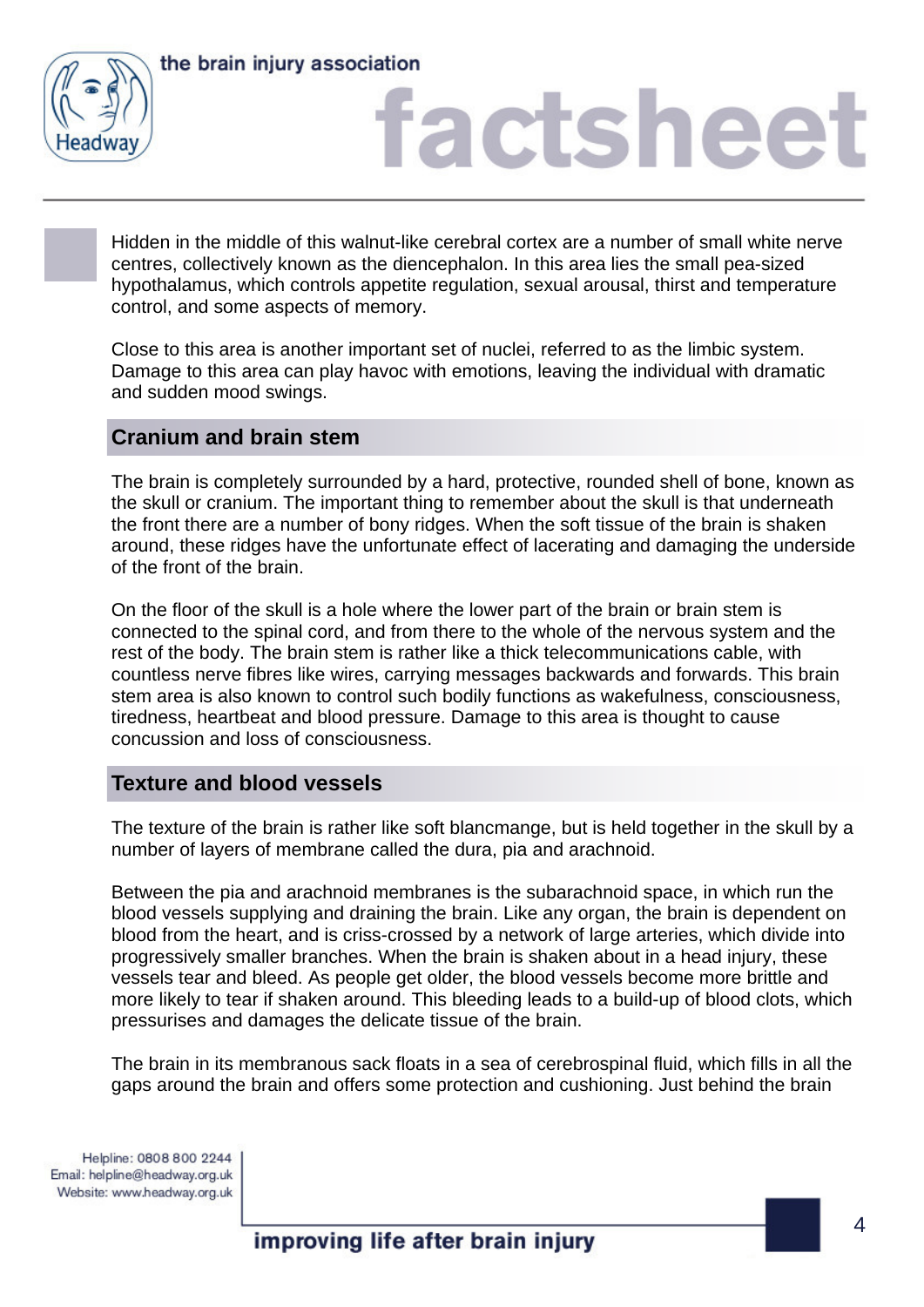

the brain injury association

## factsheet

stem sits a curved lump of tissue called the cerebellum. This area regulates all of a person's fine motor co-ordination which is involved in such skills as balancing, moving quickly and gracefully, dancing, threading a needle, or climbing a ladder.

### **Nerve cells**

The make up of the brain consists of billions of microscopic nerve cells. Under a powerful microscope these cells look like small dots with a network of hair like tentacles (axons and dendrites). They communicate with each other by passing electrical and chemical impulses between these tentacles. Highly complex patterns of communication, or pathways, build up as the brain develops throughout childhood.

The effect of a head injury on this delicate substance is similar to that of vigorously shaking a plate of blancmange - it shears and tears, disrupting those pathways of communication.

**To discuss any issues raised in this factsheet, or to find details of our local Groups and Branches, please contact the Headway helpline free of charge on 0808 800 2244, or by email at [helpline@headway.org.uk](mailto:helpline@headway.org.uk). You can also find more information and contact details of Groups and Branches on our website at [www.headway.org.uk](http://www.headway.org.uk).** 

**Headway produces a range of booklets and factsheets covering brain injury related issues. Booklets can be ordered from the website or on 0115 924 0800. Factsheets are freely downloadable from the website.** 

Factsheet first published 2006. Last reviewed and updated 2013. Next review 2015.

improving life after brain injury